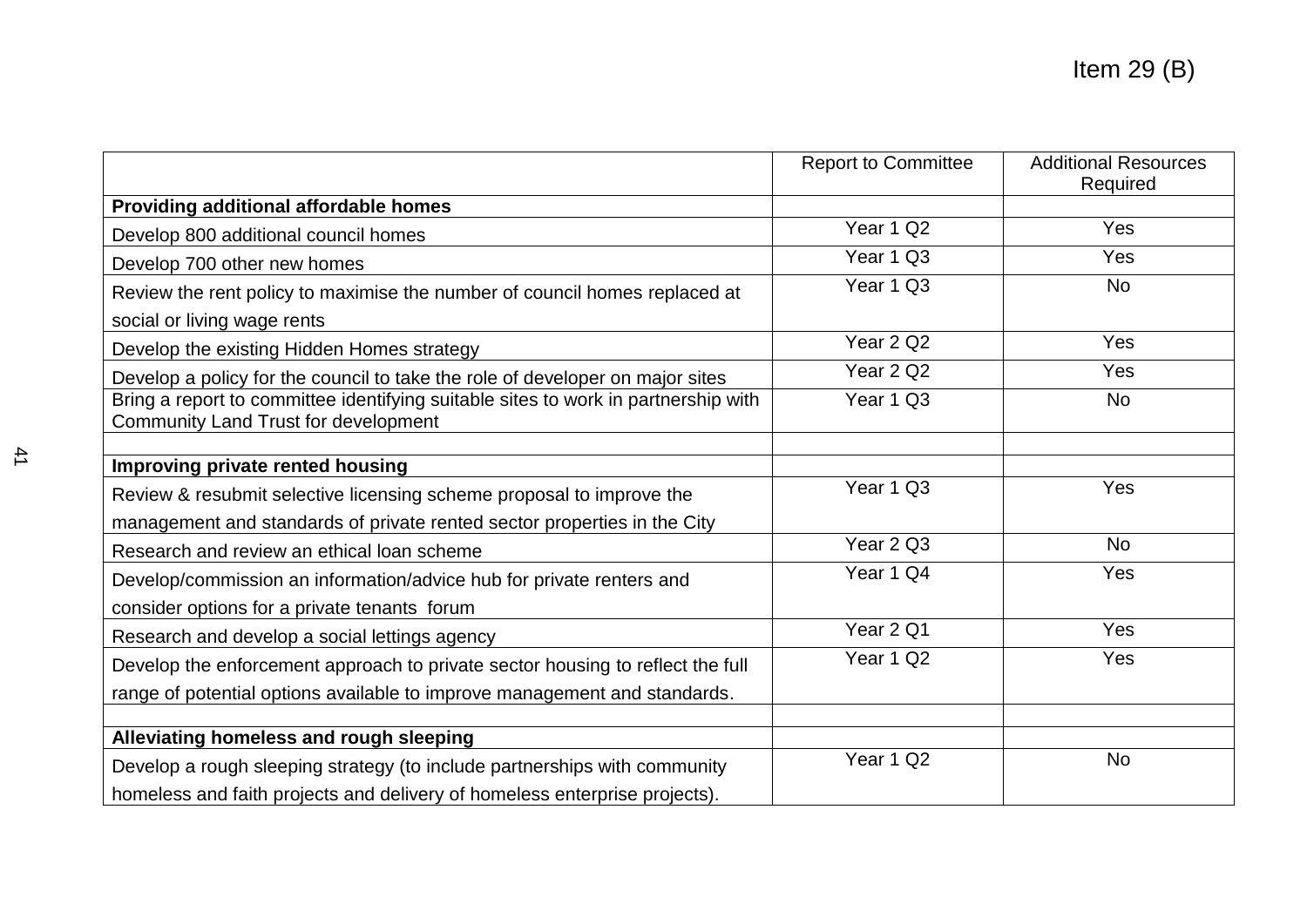| Review /consult/adopt a Homeless Bill of Rights                                                                                                                                                                                           | Year 1 Q3 | Yes (To implement) |
|-------------------------------------------------------------------------------------------------------------------------------------------------------------------------------------------------------------------------------------------|-----------|--------------------|
| Provide a 365 day night shelter                                                                                                                                                                                                           | Year 1 Q3 | Yes                |
| <b>Expand Housing First</b>                                                                                                                                                                                                               | Year 1 Q4 | <b>Yes</b>         |
| Develop a strategy for the provision of council run temporary accommodation<br>including Seaside Homes                                                                                                                                    | Year 1 Q3 | Yes                |
| Develop a Homeless Strategy, ensuring homeless people are involved in the<br>design and development of services which directly affect them                                                                                                | Year 1 Q2 | <b>No</b>          |
| Achieving carbon reductions and sustainability in housing including<br>address fuel poverty                                                                                                                                               |           |                    |
| Develop an action plan to set out how we will work collaboratively to ensure<br>housing contributes to making the city carbon neutral by 2030.                                                                                            | Year 2 Q1 | Yes (Delivery)     |
| Develop a new PV and energy efficiency strategy for council homes to include<br>standards for new homes                                                                                                                                   | Year 2 Q1 | Yes (Delivery)     |
| Review the energy efficiency and provision on all new developments.                                                                                                                                                                       | Year 2 Q1 | <b>No</b>          |
| Investigate and report the possibility of bulk buying PV panels and other<br>energy saving resources.                                                                                                                                     | Year 2 Q1 | Yes (Delivery)     |
|                                                                                                                                                                                                                                           |           |                    |
| Improving council housing and community involvement                                                                                                                                                                                       |           |                    |
| Work with tenants to develop a 'decent environment' standard                                                                                                                                                                              | Year 1 Q4 | <b>No</b>          |
| Develop a fire safety programme in conjunction with tenants and residents                                                                                                                                                                 | Year 1 Q4 | <b>No</b>          |
| Review and develop a new tenant and community involvement policy/strategy<br>for housing, ensuring we learn from the lived experience of our clients, meet<br>the 'Involvement and Empowerment' standard and that co-production is at the | Year 2 Q3 | <b>No</b>          |
|                                                                                                                                                                                                                                           |           |                    |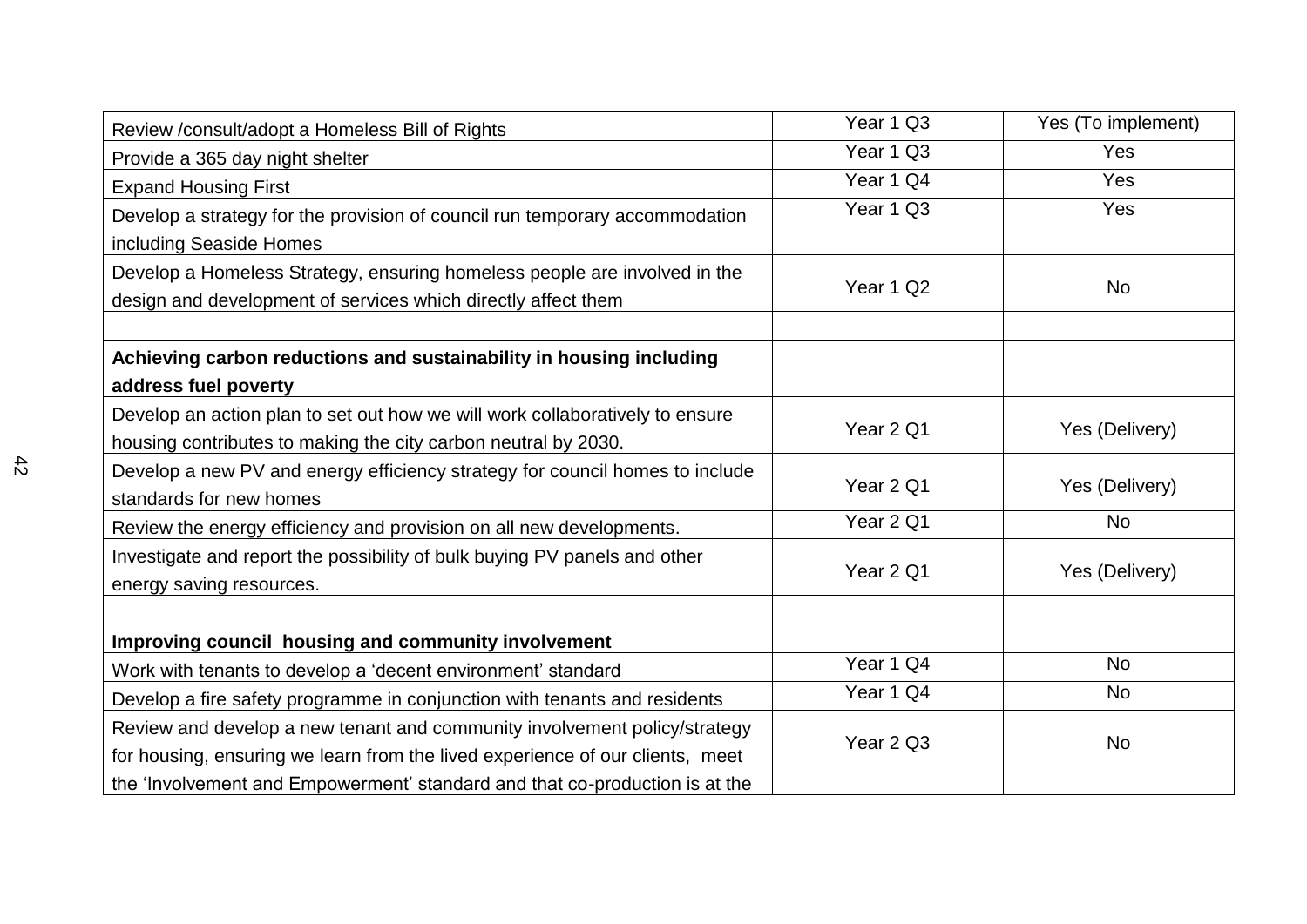| heart of our tenant and resident involvement work                             |           |           |
|-------------------------------------------------------------------------------|-----------|-----------|
| Develop a policy for extending participatory budgeting.                       | Year 2 Q1 | Yes       |
|                                                                               | Year 2 Q4 | <b>No</b> |
| Develop the work undertaken with leaseholders to develop a new leasehold      |           |           |
| involvement policy, setting out how leaseholders can be supported to be more  |           |           |
| proactively involved in capital works and other leasehold matters             |           |           |
|                                                                               |           |           |
| Enabling more affordable home ownership                                       |           |           |
| Work with Community Land Trust to develop self-build opportunities            | Year 2 Q2 | <b>No</b> |
| Work with Homes for Brighton & Hove and registered providers in the city to   | On going  | <b>No</b> |
| develop 500 shared ownership properties for essential workers who live and    |           |           |
| work in the city.                                                             |           |           |
|                                                                               |           |           |
| Make fuller use of shared housing capacity                                    |           |           |
| Review our empty homes policy to ensure 650 empty homes are brought back      |           | Yes       |
| into use                                                                      | Year 2 Q4 |           |
| Develop a policy to incentivise households to relinquish council tenancies as |           |           |
| an alternative to right to buy                                                | Year 2 Q3 | Yes       |
| Investigate the possibility of supporting a 'lodger' scheme and report to     |           |           |
| committee                                                                     | Year 2 Q4 | Yes       |
| Undertake an impact assessment of short term holiday lets and air BnB in the  |           |           |
|                                                                               | Year 1 Q4 | Yes       |
| city and consider options that may inform an approach to alleviate the most   |           |           |
| detrimental issues arising.                                                   |           |           |
|                                                                               |           |           |
| <b>Alleviating poverty</b>                                                    |           |           |